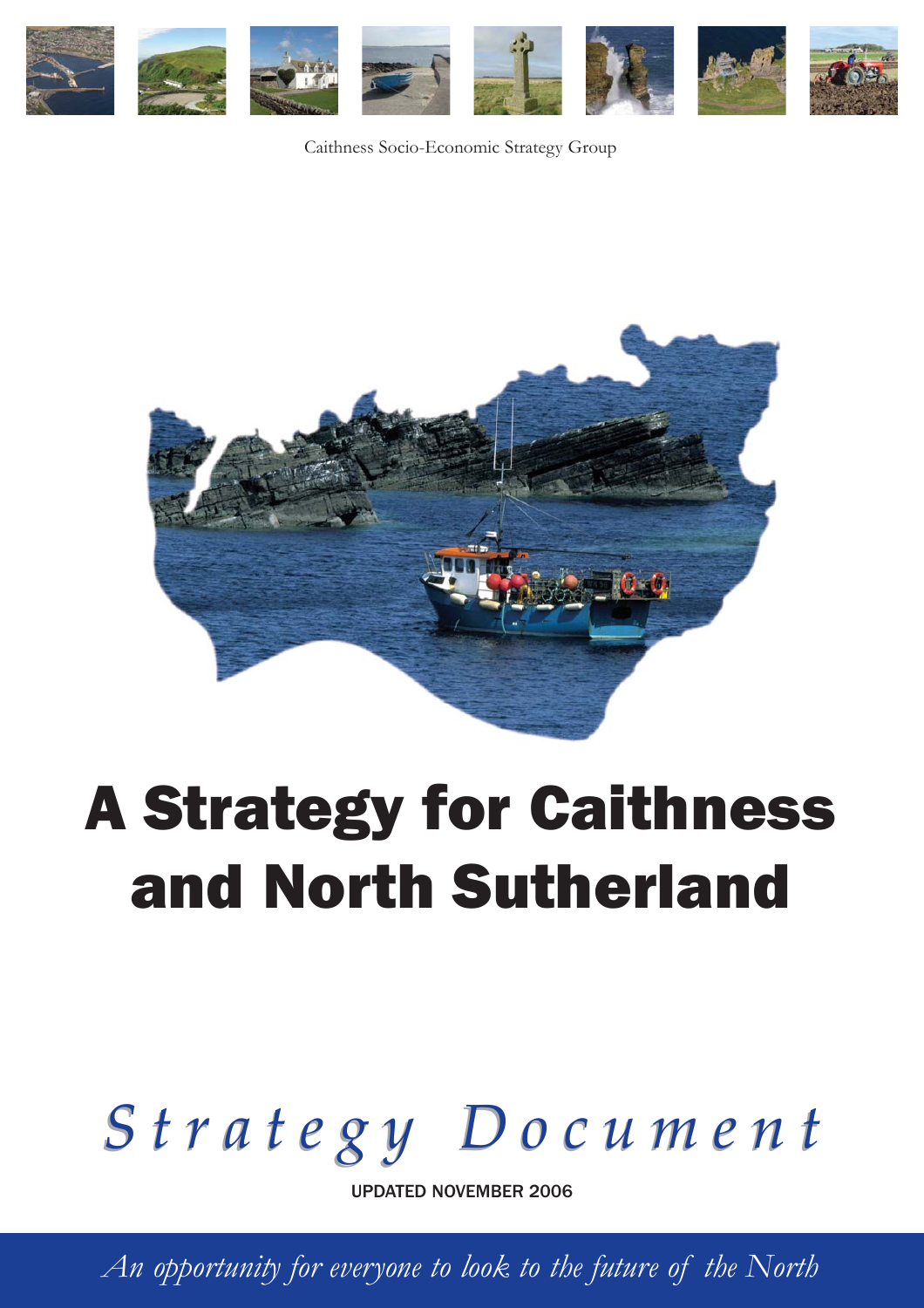In June the Socio Economic Strategy Group published the draft strategy entitled "A Strategy for Caithness and North Sutherland'' for consultation within the community and with stakeholders. The responses received were positive and helpful. All submissions have been carefully considered and are published as Appendix 4 to this strategy. The group now publish the strategy with the amendments and recommendations consequent to the consultation process added to Chapter 11.

# 1. Introduction.

- 1.1 For 50 years Dounreay has been at the heart of the Caithness & North Sutherland economy. It has been calculated the Dounreay site supports nearly 2,500 jobs in the local area, this is comprised of 1,184 UKAEA direct employees, 1,073 indirect jobs in the supply chain and 213 induced jobs within the local community.
- 1.2 In October 2000, a strategy was set out in the Dounreay Site Restoration Plan (DSRP) to restore Dounreay to a "Greenfield site". In July 2001 decisions made by Government effectively began the process of decommissioning the site. The Nuclear Decommissioning Authority was created by statute in 2005, given ownership of Britain's nuclear legacy, and charged with oversight of the decommissioning process. In addition Parliament placed a duty on the NDA to have regard to the socio economic impact of decommissioning on the host community.
- 1.3 As decommissioning progresses the numbers of employees will decline and current estimates indicate that within five years total employment associated with the site will have declined by around 25%. Within 20 years the reduction is estimated to reduce total employment associated with the site by around two-thirds, and by 2033 institutional care of the site will create only a handful of jobs. It is anticipated that as the technical challenges are overcome and skills acquired it is likely that both the cost and timescale will reduce.
- 1.4 The impact of such a reduction without replacement economic activity would devastate the employment landscape of the area and could result in a population reduction. It is therefore vital that action be taken to replace employment associated with the Dounreay site with employment opportunities broadly equal in demand and skill. The timescale of decommissioning, together with the skill base and physical assets, not least the attractions of the environment, offer a real and strong opportunity to achieve this.
- 1.5 Government at all levels, its agencies, the private sector and the community must work together to counter the economic decline following decommissioning. This requires a clear and agreed strategy to inform the action of these partners. At the invitation of CASE, the principal local partners met and agreed to form a group to draft such a strategy. For any strategy to succeed the input and support of the community and stakeholders is imperative. This draft is therefore a working document, offered to all concerned for active involvement and consultation from which process will flow an agreed strategy. On completion of the draft the group therefore undertook a widespread consultation exercise,

# 2. The Socio Economic Strategy Group.

- 2.1 The Socio Economic Strategy Group, convened by CASE, immediately agreed that a strategy to promote business and employment in the Dounreay travel to work area was urgently required. It was further agreed that for any strategy to succeed it would need the support of all involved and particularly the community. To begin this process required a draft strategy upon which widespread and active involvement could be sought from all stakeholders, and that such a draft would best be delivered by a small working group. It was further agreed that each member of the group should sit as an individual contributing their best endeavours to the process rather than as representatives of any organisation, locality, or interest, leaving all stakeholders to comment freely on the draft.
- 2.2 The group presented its draft strategy which was circulated to all stakeholders and the wider community. The document has produced ideas and comments which have been incorporated into the strategy.
- 2.3 Ultimately it is for Government and its agencies to action this strategy and it is therefore for them to agree it. The widespread consultation process has produced a strategy that has the backing of the community and stakeholders thus enabling the agencies to establish clear action plans.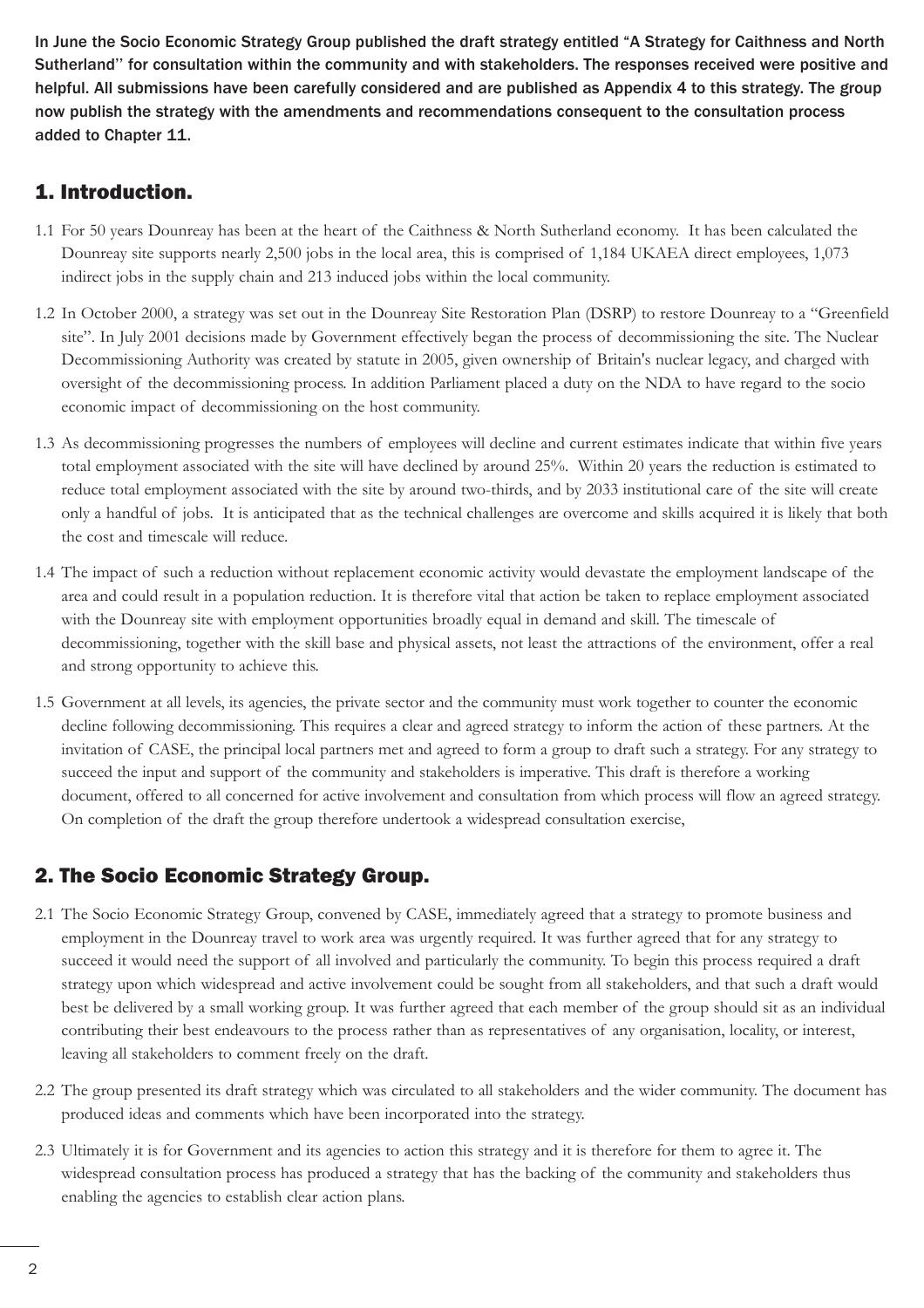# 3. Area Profile

- 3.1 The county of Caithness covers a land area of approximately 686 square miles with a coastline stretching some 105 miles. The total population of the county is 25,195, the bulk of whom live in the two main towns of Wick (population c8,500) and Thurso (population c 9,000). Table 1 in Appendix 3 provides the breakdown of population by age at the 2001 census.
- 3.2 In contrast to some other peripheral areas in the Highlands and Islands, Caithness has a reasonably diverse economic base. For example manufacturing accounts for over 25% of employment in the area, which is a greater proportion than in the Highlands as a whole. Table 2 in Appendix 3 shows employment by sector in the Caithness area. In addition to those employed approximately 10.5% of the population, or 2,645 people, aged between 16 and 74 are self-employed.
- 3.3 A large proportion of employees  $(\sim 35\%)$  work in businesses with more than 100 employees, this percentage is much greater than the average for the Highlands & Islands and is heavily influenced by companies involved at the Dounreay site. Principal employers in the area include UKAEA - 1,184; NHS Highland - 400; BT Manpower - 415; RWENukem - 220; Rolls Royce Marine Power - 300; Subsea7 - up to 250; Icetech - 100; JGC Engineering & Technical Services - 140; Mitsui Babcock - up to 100.

# 4. The Strategy

- 4.1 The purpose of this strategy is to establish the method by which the vision for our area can be delivered. Our vision is for an economy post Dounreay decommissioning, with good quality employment, a rising population, prospects for our children, good public services, and where the quality of life can be enjoyed to the full.
- 4.2 The strategy therefore sets as its objective " To maintain, and if possible increase, the GDP of the Dounreay travel to work area by actively working to promote existing employment, encourage new employment, and promote the area as an attractive location to live and work".

The strategy seeks to identify the areas of opportunity for realising this objective and the resources required to achieve it. The delivery of the strategy however, will depend on the action plans of Government and its respective agencies that have responsibility in these areas.

- 4.3 The strategy has three strands, each of equal importance.
- an economic development strategy which identifies areas of existing business which can be developed; identifies areas of new business which could be attracted to the area; and identifies a role that Government should play in bringing employment to the area.
- the need to maintain and enhance public services in the community to maximise the opportunity for attracting new business and workers.
- the role of the NDA in the decommissioning process which will be a critical factor in determining the impact of decommissioning on the economy.
- 4.4 For any strategy to succeed it must identify the actions required to put it into effect and the resources required to make that happen. Communication is vital for ensuring a good chance of success. Therefore communications, resources and actions are each addressed separately.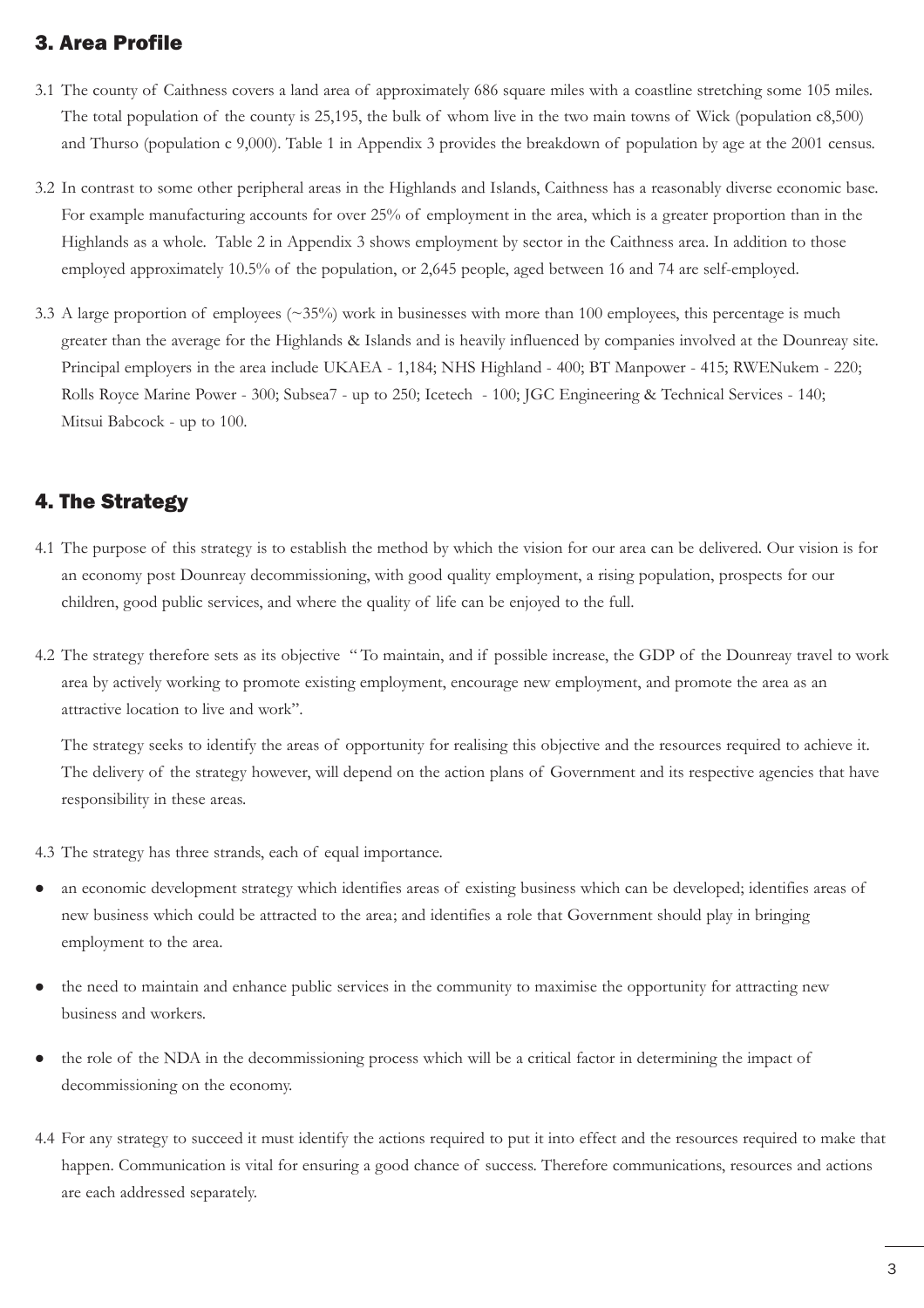# 5. A strategy for Economic Growth.

- 5.1 The objective of the strategy has already been identified above. Appendix 3 sets out a picture of the current economic activity in the area. The current employment levels generated from Dounreay site activity are unlikely to be replaced from one source. There is no single answer. The strategy has therefore identified a range of activities which have been grouped into four main headings of equal importance:
	- Developing or attracting to the area new businesses using the skills and assets that exist in the area.
	- Supporting and growing indigenous industries.
	- Exploiting the skills and assets of the Dounreay site.
	- Attracting public sector administration employment.

## 5.2 Developing/attracting new business.

a. Successful economic regeneration identifies the strengths of the area and targets new businesses which would best profit from those strengths.

The North enjoys a population with high levels of education, and a skill base in science, technology, engineering and administration. The physical assets include first class accommodation for business, low property costs, broadband and fibre optic communications, as well as clean air, clean water and abundant energy resources. Whilst many parts of the country are congested, with time and space at a premium, the North offers good living standards in a world class natural environment.

- b. These strengths have already attracted some new businesses to the area. Businesses such as Kongsburg Maritime in Wick, Subsea 7 at Wester and ABSL Power Solutions in Thurso are all examples of businesses that have benefited from these strengths.
- c. The first task therefore is to quantify as accurately as possible the advantages listed above in order to create an attractive package. The second is to research and identify businesses with the best fit, and the third is to proactively market to those businesses.
- d. It is a key recommendation of this strategy that a specific resource be dedicated to achieving this. (See Section 8)
- e. Box 1 provides one example of how the asset of the ERI in Thurso and its skill base are being used, together with the natural resource of the tidal current in the Pentland Firth, to promote a new business in marine renewable energy.

## **Box One: Case Study - Environmental Research Institute**

The Environmental Research Institute (ERI) is part of the North Highland College - one of the academic partners in the UHI Millennium Institute (UHI). It was officially opened in 2000 and occupies a listed building in the centre of Thurso. The ERI is engaged in a broad range of research activities, in delivering educational programmes and in the provision of commercial services.

The ERI works closely with universities, research institutes & organisations from the UK and further afield. Research is focused on addressing contemporary environmental issues and challenges. As well as working throughout the Highlands, staff from the Institute have been involved in research projects from the chill of the deep oceans of the Arctic and Antarctic to the shallow, coral-fringed seas of Thailand.

The ERI actively work on environmental issues which impinge upon key economic sectors in the region including distilling, aquaculture and agriculture and more recently tidal energy.

Approximately twenty people are engaged in research at the ERI. Some are experienced senior researchers while others are currently working towards their Doctorates. Staff have been recruited from Caithness, from across the UK, and from France, Spain, Norway, Switzerland and Japan. These people are the key factor in advancing the ERI to becoming a vibrant and dynamic centre of research expertise built on innovation and excellence.

The College together with the ERI have been undertaking discussions with companies who wish to harness the potential for tidal energy in the Pentland Firth, and this has the potential to produce jobs in manufacturing, installation, operation and maintenance.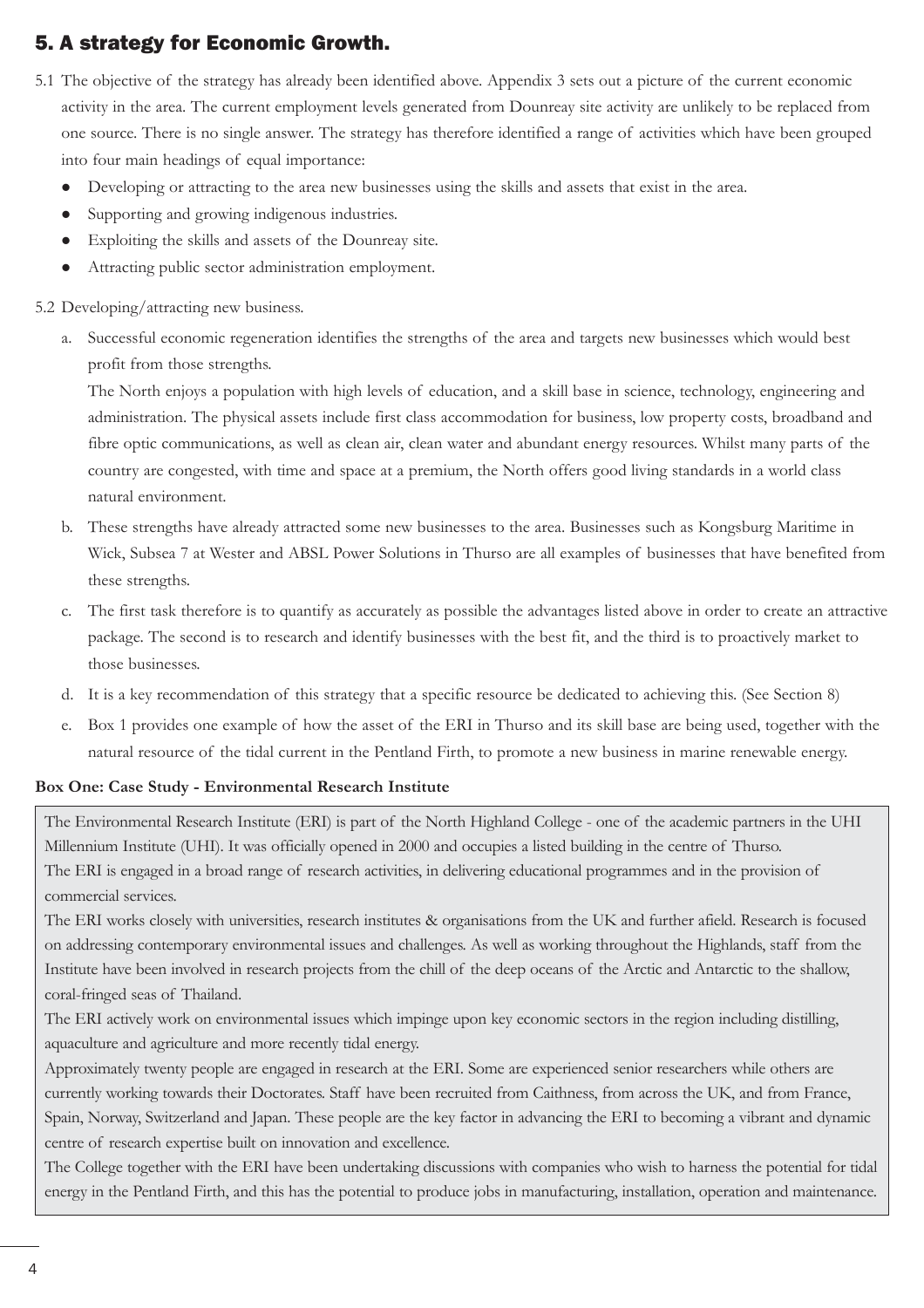- 5.3 Supporting and growing indigenous industry.
	- a. There are a range of traditional industries which operated in the area prior to the creation of Dounreay and who continue to play an important role as wealth generators and employers in the area. Whilst some such as the white fish industry are in a period of decline, others such as farming are in a period of change, and some such as tourism are growing. These industries and others like the reopened flagstone quarries will continue to be an important part of a healthy mixed economy and therefore need support to grow or change.
	- b. Each of these industries has different needs and can best be helped in different ways. There are however some common principles that can be established that will hold good for the overall strategic aim of economic development. These are that wherever possible strategic help should be given to create infrastructure and/or grow the overall market, as well as help local businesses in any sector to come together to collectively help themselves.
	- c. A core strategic aim must be to add value. For tourism, for example, that means helping to create more things to see and do to hold visitors in the area, and creating an identity or "brand" that enhances marketability of the area. As another example, for farming and fishing that means capturing more processing locally so that the exported product is higher up the value chain as well as branding to give a regional premium.
	- d. There are already initiatives taking place in these industries. Box 2 gives the example of the North Highland Initiative. The objectives of initiatives such as the NHI are clearly in line with this strategy. It is a strategic aim to support such initiatives; however it is for Government and its agencies to discuss with each initiative how best that might be achieved.

#### **Box Two: The North Highland Initiative**

In April 2004 a study into Farming and Crofting in Caithness commissioned by the Castle of Mey Trust concluded that although farming and crofting in the county was reasonably stable there were a number of opportunities for diversification and value adding which could result in additional income for the area.

As a result, the North Highland Initiative was formed to raise the awareness of the area through its produce, tourism and the quality of the built environment (particularly vernacular buildings).

The North Highland Initiative's first project was the formation of a company called North Highland Products Limited trading under the brand name "Mey Selections" selling local beef and lamb to quality retail and catering outlets at a premium price. The company is currently considering the expansion of its product range.

In the tourism sector, an industry wide group has been established who are currently considering the potential for branding the area and marketing it as a quality destination both nationally and internationally.

The North Highland Initiative also intend to capitalise on the number and quality of vernacular buildings in the area, initially by compiling an inventory of buildings suitable for restoration and reuse as economic units. Ultimately a company limited by guarantee would seek to raise funding to restore certain buildings. The North Highland College are also involved in establishing accredited training programmes in the area to ensure a supply of suitably qualified craftsmen to undertake this work.

e. As well as the more traditional industries, the area has a wide range of businesses over diverse sectors. The level of manufacturing is higher than in comparable rural economies, with export of numerous products to the oil & gas, defence, domestic appliance, and primary sectors. Construction and engineering are also major employers serving not only the local area but also wider national and international markets.

Some of these, such as construction, will largely depend on the overall level of activity in the economy of the area. Others such as engineering will need to seek new markets. It is a strategic aim to assist these companies.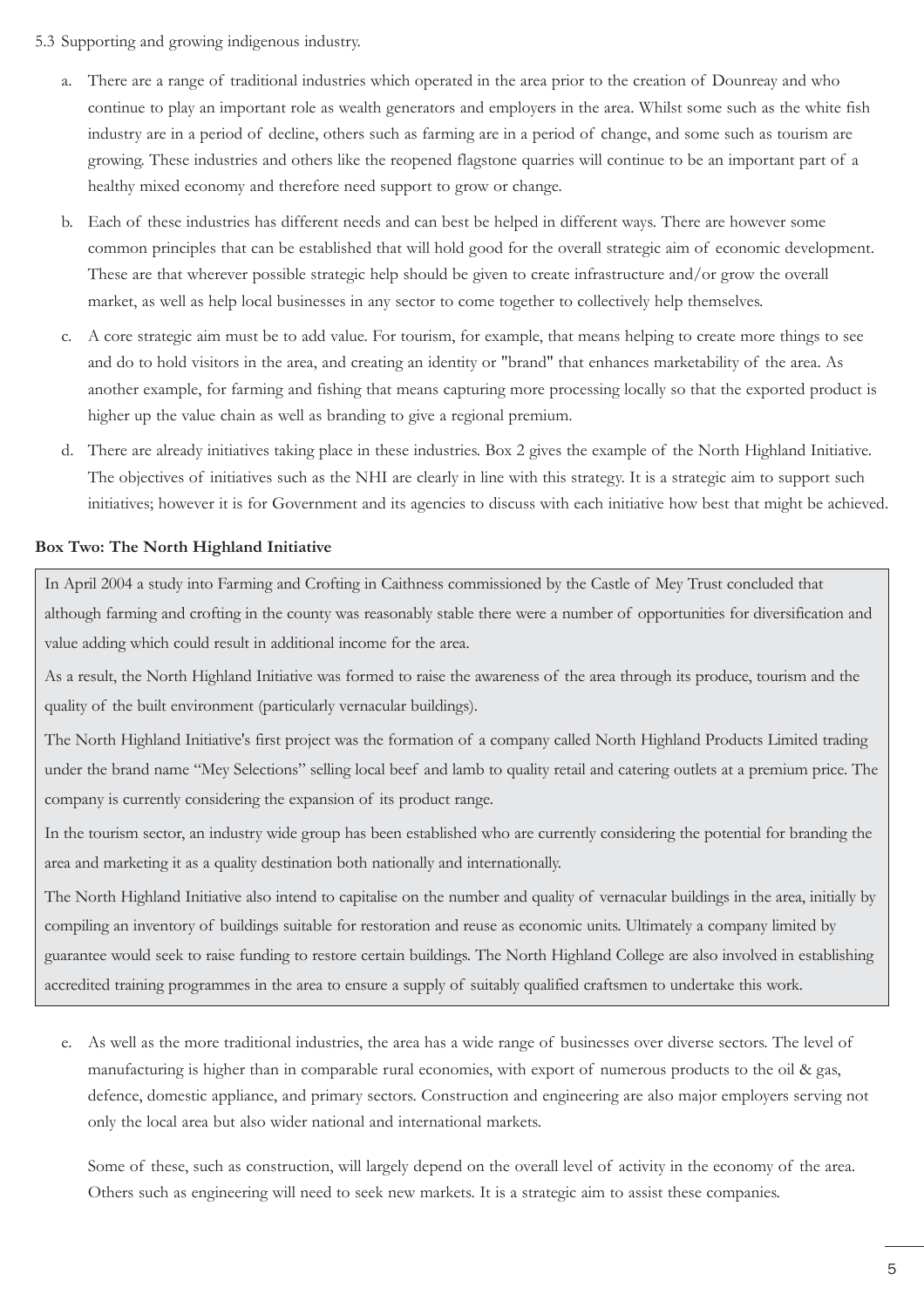#### 5.4 Making the most of Dounreay and current skills/businesses.

This section deals with two different opportunities. The first is with regard to businesses that can be grown and/or spun off through work being undertaken on site, whilst the second is with regard to the site itself as it is restored.

- a. There are significant opportunities for businesses to be established by employees of UKAEA and its contractors, either relating to the decommissioning process or in totally unrelated sectors. There are also opportunities for "spin out" businesses to be established arising from activities carried out on site (these could be scientific, technical, support and administration based.) UKAEA themselves are also actively seeking work in other areas and sectors. Further detail can be found within Appendix 1.
- b. The current Dounreay Site Restoration Plan (DSRP) envisages the complete removal of redundant facilities from the site by the end of the decommissioning process. However the infrastructure of the Dounreay site is a valuable asset parts of which could be exploited in other ways, and best value to the taxpayer may lie in using that asset.

#### **Box Three: Dounreay - A new solution to Britain's energy needs**

Dounreay is an asset both in terms of the quality and concentration of skilled scientists, engineers and workers, as well as in terms of the physical assets of first class workshops, offices and infrastructure. The North of Scotland has been heavily involved in energy and energy technologies for over half a century. Mature industries such as oil and gas, hydro, and nuclear have all provided employment and have helped to form a concentration of skills.

The North Highlands has the knowledge, skills and natural resources to be an important source of energy for the UK. However many of these technologies are in their infancy and experimental work is required to bring them to fruition. This alone argues the need for a concerted and strategic approach to development. In addition there is the further challenge of how to transmit the vast amounts of energy being generated. There are a number of possibilities which range from the use of DC current in undersea cables to conversion to hydrogen for use in fuel cell technology, and others. None of these is being researched in a systematic way.

There is therefore a compelling argument to site all such research at one facility. The requirements are: sufficient scientific and engineering capability; sufficient skilled people; a site infrastructure; and good links to an education and research facility. The combination of Dounreay, its people, the North Highland College and the Environmental Research Institute offer, uniquely, this combination.

The establishment of a centre for research into all aspects of alternative energy technologies at Dounreay would both help to fulfil the NDA's socio-economic remit and, for the UKAEA, would provide alternative employment for its workforce thereby creating an incentive to decommission. It is therefore suggested that the UKAEA's remit be increased by statute to include alternative energy research and that it be tasked with doing this at Dounreay.

5.5 Attracting public sector and administrative employment.

- a. The decision by Government to site the experimental reactor at Dounreay fundamentally altered the socio-economic future of the North. It has been a major economic driver and the area has enjoyed fifty years of relative prosperity as a result. However had Dounreay not been created, the growth of the local economy would have been very different. There is therefore a socio-economic legacy for which central government is responsible.
- b. Dounreay employs a considerable number of workers with administration skills who will become increasingly available on the jobs market during decommissioning. In addition, and unrelated to Dounreay, Government has recently scaled down work at the Department of Work and Pensions (DWP) office in Wick (an office which was one of the most productive and efficient in the UK) thus providing an available pool of skilled and competent administration workers. It is important that Ministers are made aware of and understand the potential impact of such decisions.
- c. Government has both the ability and the obligation to use public sector employment to kick start this sector of the economy. Given the low cost of property in the area, and the high quality and availability of the workforce, placement of such jobs would represent best value for the taxpayer. In addition it will encourage private sector administration jobs of a similar nature to come to the area.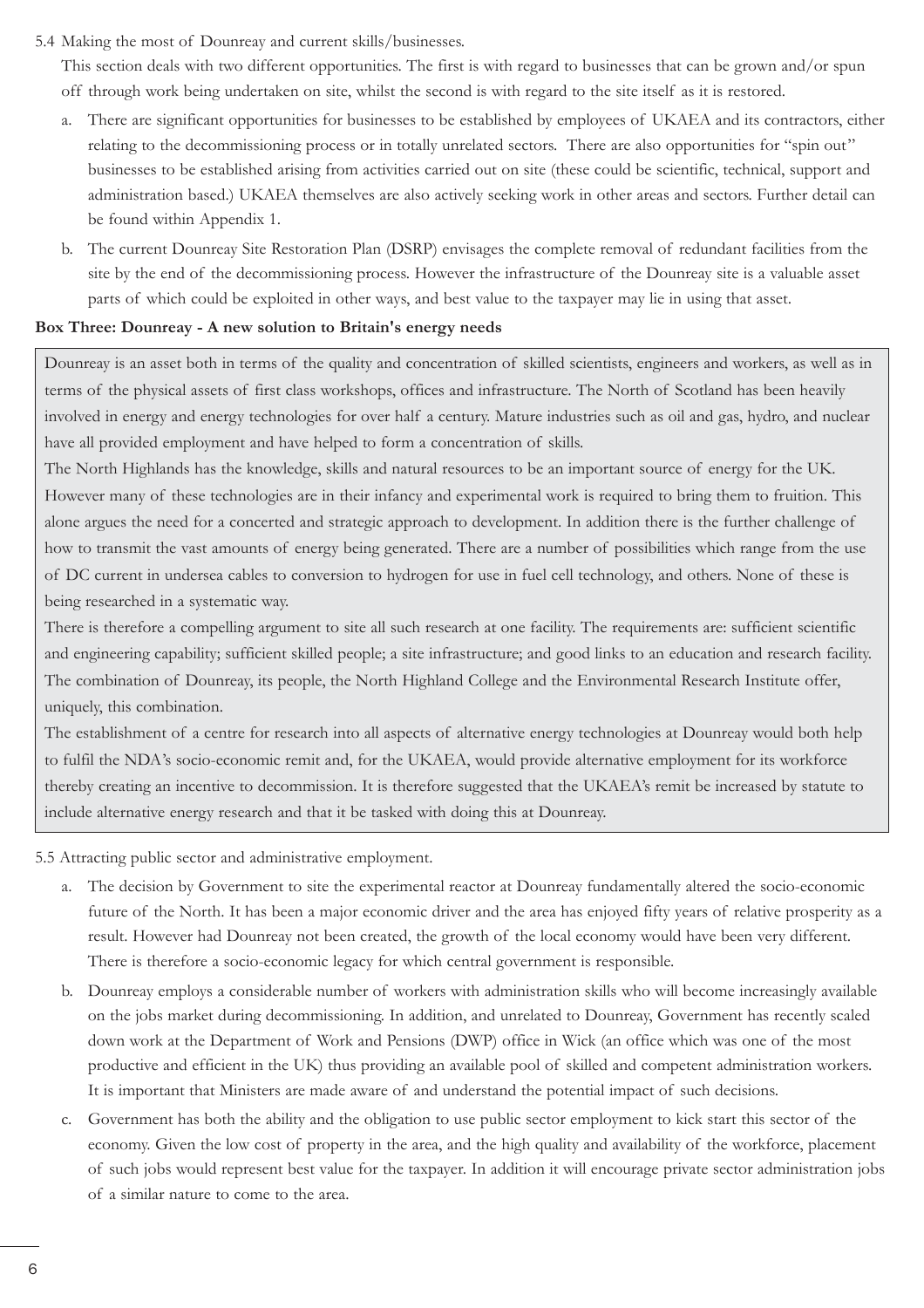## 6. Public Services

- 6.1 The economic strategy outlined above will be the main driver of future economic prosperity. The second strand, that of maintaining and enhancing public services, is also of critical importance to support the existing population and assist inward investment.
- 6.2 There are two key regional service providers The Highland Council and NHS Highland. Another important contributor is the Scottish Executive, particularly with regard to transport (road, rail and through HIAL, air). It is important for each of these providers to understand the need to support the objective of the strategy and to support, and if possible enhance, the services they provide in order to facilitate inward investment and defend against outward migration.
- 6.3 Health services The provision of a high quality health service is continually highlighted as a key issue for potential inward investors. As the recent debate over maternity services at Caithness General Hospital has demonstrated, some core services are fragile and therefore under threat. Issues such as this, widely reported in national and local press, have a very negative impact on the profile of the area as a suitable location for development in the eyes of potential inward investors. It will therefore be a priority for key stakeholders to work together to maintain and enhance the level of health service provision within the local area.
- 6.4 Transport Good transport links with shorter travelling times for both people and freight have been identified as essential. The first priority is therefore to ensure that existing links are not only maintained but strengthened with shorter journey times for people and improved capacity for freight. Expectations on both lower time and cost of transport are constantly increasing, and investment is required in current infrastructure to meet that expectation.
- 6.5 The Highland Council (THC) has principal responsibility for public services including education, housing, non trunk roads, and leisure and recreation. As with other services loss of population could result in reduced services. Quality public services are essential for inward investment and THC is therefore a key partner in helping to maintain and enhance the area as an attractive location for business.
- 6.6 An important asset is the North Highland College which has worked closely with Dounreay for many years. The retention of young people is vital to the future economic and social well being of Caithness and the college is developing new programmes in Further and Higher Education and extending existing programmes to maximise the opportunities for young people to remain in Caithness and to attract 'in migration' of talented young people from elsewhere in the UK and Europe. There are two further opportunities:
- to assist in training provision for decommissioning
- to become a centre of learning and research excellence in energy matters.

North Highland College will thus play a key role in the provision of training which reflects the needs of a knowledge based, high value economy for Caithness, post Dounreay, taking full advantage of the opportunities afforded by the new University of the Highlands and Islands, expected in 2007. (See Appendix 2)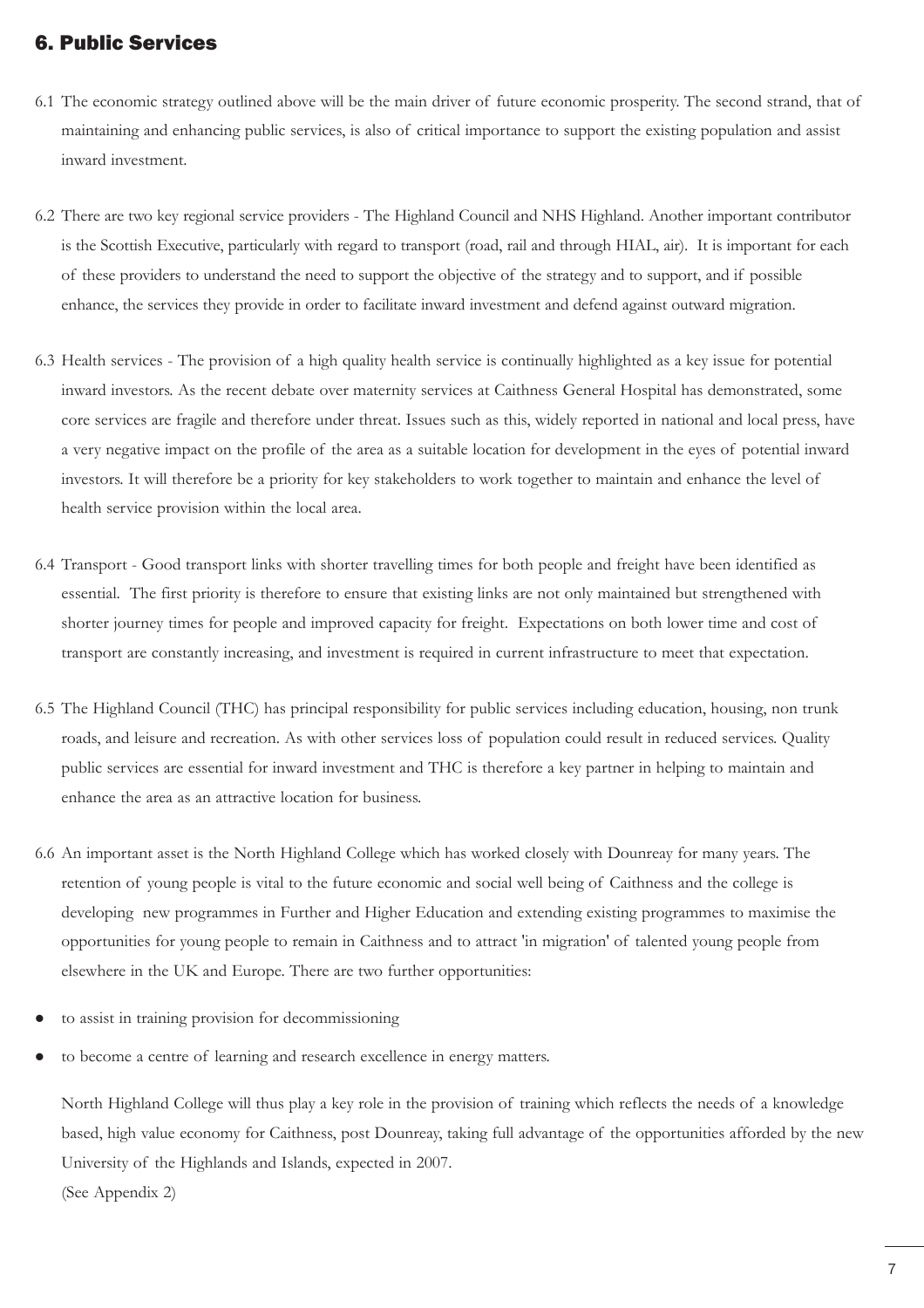## 7. The Impact of the NDA.

- 7.1 The principal task given to the NDA is to manage Britain's nuclear legacy safely and at best value to the taxpayer. In addition Parliament has given the NDA a responsibility of having regard to the socio-economic legacy of decommissioning. This may mean that best value to the taxpayer is not necessarily either the cheapest or quickest option as the manner in which the NDA carries out its work will have a significant impact on the socio-economic legacy.
- 7.2 There are a number of ways in which the NDA's decisions should take into account the socio-economic impact:
	- a. Early studies indicate that the fastest way to decommission might be the cheapest in pure cost terms. However the work pattern flowing from this is likely to be a series of peaks and troughs in labour demand. Smoothing of the work pattern could have the effect of retaining more workers in residence in the area thereby allowing a smoother transfer to other local employment.
	- b. The NDA will contract the management of the site decommissioning to management companies for the operation of the site. Studies, particularly in the US, show that where contractors are obliged to invest in the host economy considerable economic benefit leading to future sustainability can be derived. It is a key recommendation of this strategy that the NDA use the contracting process to deliver socio economic benefit - particularly employment.
	- c. The NDA funded the study which was the basis for many of the facts set out in this document. Judicious investment by the NDA can clearly act as a catalyst to achieving results. However this is new territory for all concerned as the NDA's socio economic responsibility is new. This strategy should help the NDA towards a route map for fulfilling their obligation and suggest ways in which shrewd investment, outside the contracting process, can yield high value for the taxpayer.

## 8. Communications.

- 8.1 A clear communication strategy which identifies what is to be communicated and to whom is vital for successful implementation of this strategy.
- 8.2 First and in many respects most important is communication with the people of the area. The nature of the threat we face must be clearly understood and the importance of pulling together as a community with a common purpose cannot be understated. It is also important that the threat from, and the opportunity offered by, the timescale of decommissioning is properly appreciated. The community must understand the imperative of unity to achieve a sustainable future for our economy.
- 8.3 Communications with Government at all levels are a priority. At UK level it is clear that the Government have little understanding of the impact of decisions, such as that of scaling down the DWP office in Wick, or of their ability to take positive decisions and become part of the solution rather than the problem. At Holyrood there is a greater understanding but also a need to ensure effective communication to maximise available support. This is equally true for local government and regional agencies.
- 8.4 Ultimately the most important communications will be with the outside world in particular new businesses and consumers. This requires a coherent communications strategy. The first element of such a strategy is to establish what needs to be communicated i.e. the identity of the area, its strengths and its values. The second element is to define the target audience both business and consumer, the third element will be to define the best methods of communication. In short the area needs a recognisable external identity which is distinctive and appealing.
- 8.5 To understand how others see the area an audit of external communications in the media and on the web was undertaken by Bell Pottinger Ltd. This shows that many good points come through but that many misapprehensions exist. To correct this, the agencies should work together to develop an appropriate communications strategy for the area.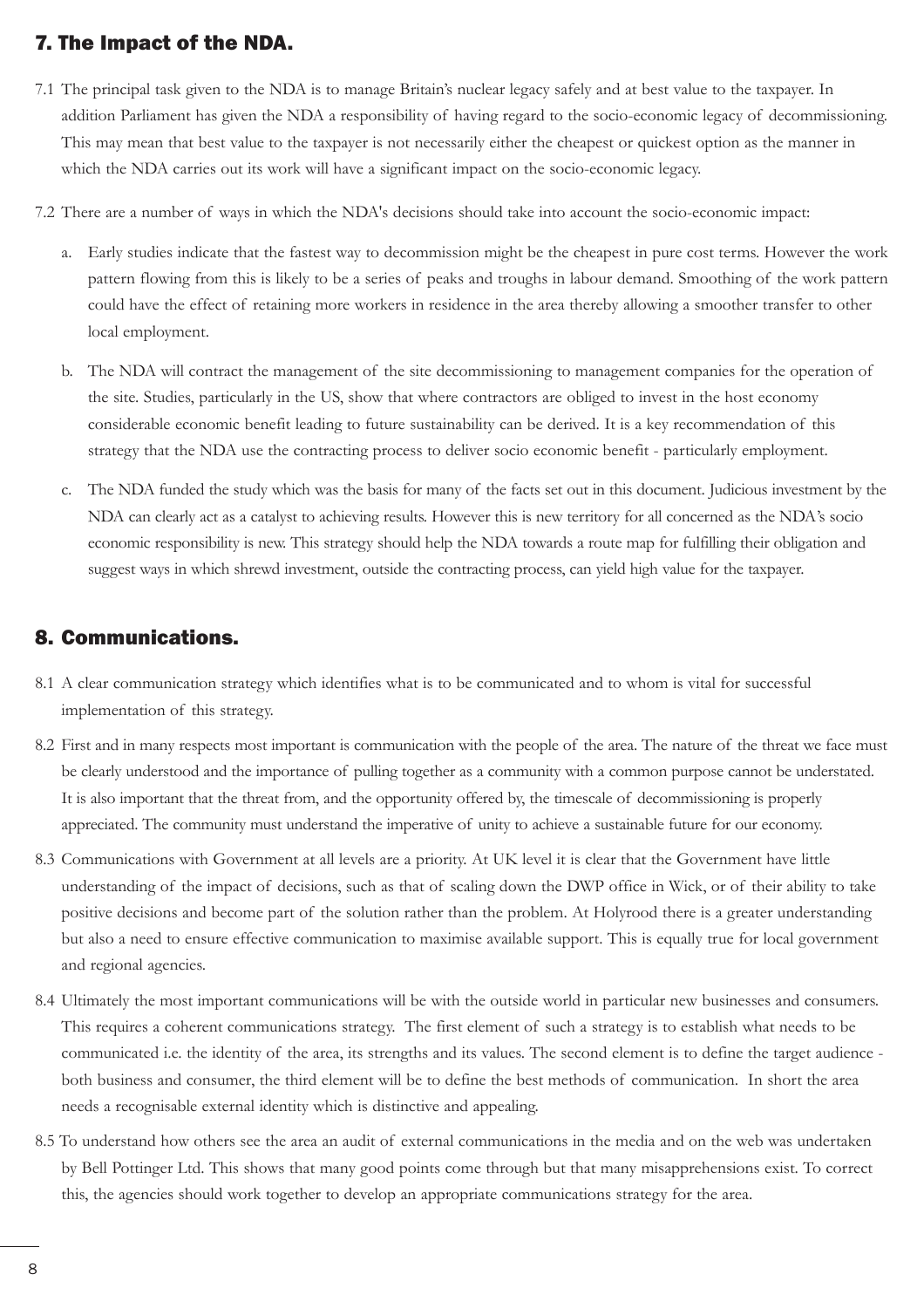## 9. Resources.

- 9.1 Many of the actions which flow from this strategy are in the remit of Government and its agencies which have particular responsibilities. An action plan is required which clearly allocates tasks and which should be regularly reviewed by the partners.
- 9.2 However it is also obvious that many of the most important actions will require a dedicated resource. This should not require a large budget, but it does require a dedicated human resource of sufficient ability and experience to undertake the key tasks of coordination and marketing. None of the above will happen without it.
- 9.3 It is not for this paper to dictate to the agencies how this should be done. It could be the responsibility of one agency, or a partnership effort. However there must be a dedicated resource with strong line management, clear goals and the ability to deliver.

# 10.Who does what?

- 10.1 This document sets out an overall strategy. The responsibility for acting on it lies with Government and its agencies at all levels. The primary responsibility will lie with The Highland Council, Caithness & Sutherland Enterprise and The Nuclear Decommissioning Authority.
- 10.2 The Caithness Socio Economic Strategy Group was formed with the specific task of establishing a strategy, a task which is complete. However it has become obvious during its work that a similar group which brings together the partner agencies and members of the community should be established to monitor progress and act as a forum for further discussion. We therefore recommend such a group be set up.

10.3 The actions required are:-

- z Consultation with the community and all stakeholders; finalise the strategy; deliver it to the agencies and government.
- Agencies agree strategy.
- Resource allocated to management of the strategy and put in place.
- Marketing and communication action plan agreed and activated with targets and key deliverables specified.
- Scottish and Westminster governments lobbied for specific assistance.
- Review mechanism established.

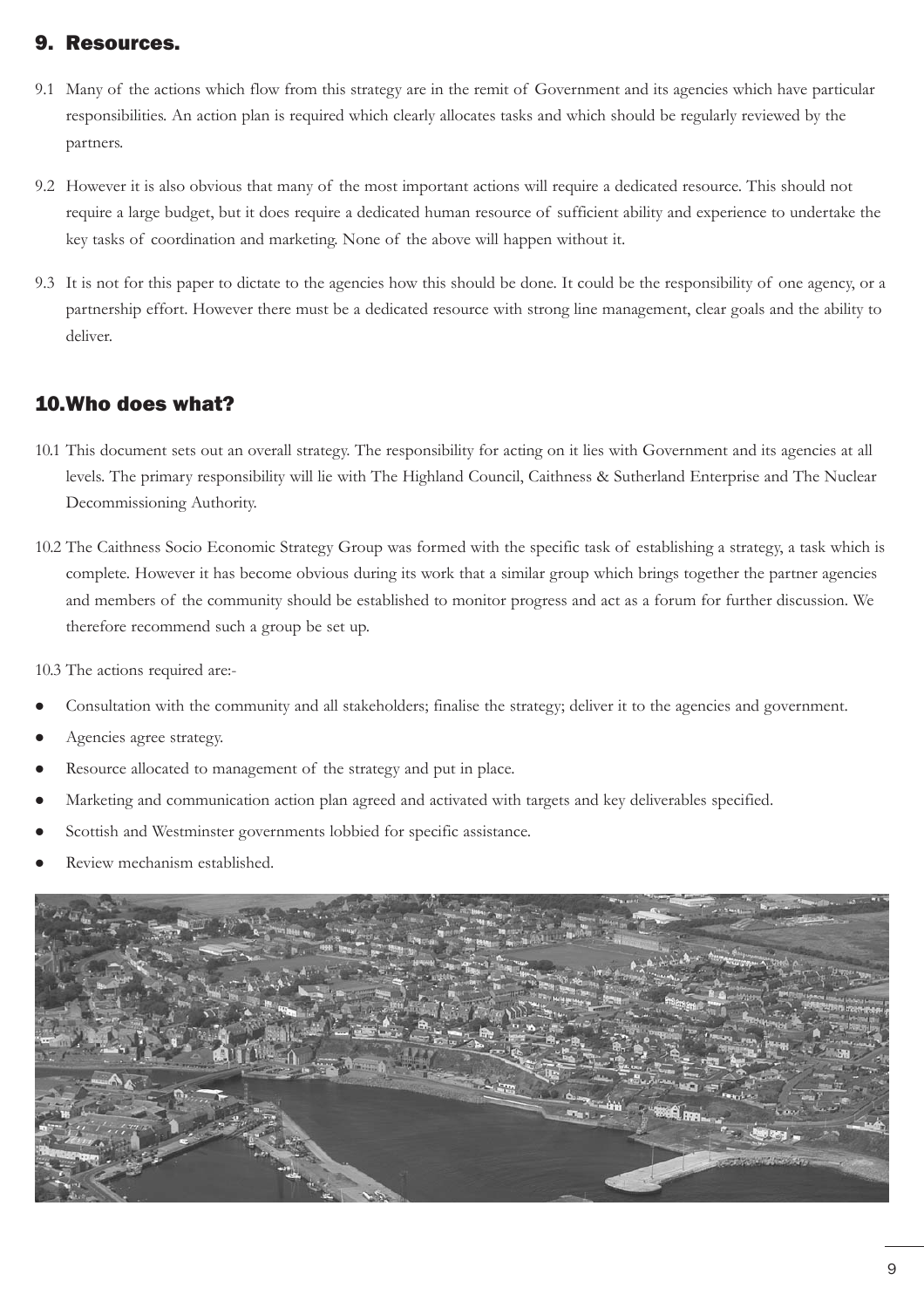## 11. Conclusions from Consultation.

- 11.1 The first action required at 10.3 was consultation with the community. This has been completed and the responses are published at Appendix 4 to this document. Many of the responses propose specific actions and these are dealt with at 11.4 below.
- 11.2 As part of their submission the Caithness Partnership included "The Caithness Community Plan". This plan has been prepared by the Partnership through engagement both with their partners and representatives of the wider community. This detailed plan aligns closely with this strategy, in particular with regard to public services. The strategy group has therefore adopted the Caithness Community Plan into this strategy insofar as it aligns with the strategy.
- 11.3 The Caithness Partnership also submitted "The Caithness Transport Vision" which was launched in August. This is a comprehensive transport vision for the area and is entirely in line with the aims set out in this strategy. The group has therefore adopted the transport vision into the strategy insofar as it aligns with the strategy.
- 11.4 The majority of the responses received contained suggestions relating to particular projects including the importance of the voluntary sector, the arts, heritage, tourism and a number of specific business concepts. The group believes there is merit in most of these ideas and suggestions and they should, where possible, be incorporated into the action plans which are required to take this strategy forward and prioritised.
- 11.5 At section 9.2 the group stated that to take this strategy forward to an action plan, and to implement that action plan, would require dedicated resources. This was endorsed by many respondents. The consultation responses also reinforced the view of the group that a partnership-based approach was most likely to succeed. We therefore recommend that a partnership be established and resources dedicated to deliver the actions necessary to achieve the objective of the strategy as described in 4.2.
- 11.6 We recommend that this partnership approach be achieved by establishing a strategy group to provide strategic oversight and direction and to be accountable for monitoring the delivery of the strategy. The membership would be similar to that of the existing strategy group, should meet quarterly, and be responsible for strategic oversight
- 11.7 We further recommend that a "project group" of agency officers be set up to co-ordinate the actions of each delivery agency. In particular we recommend that each project must be "owned" to ensure proper accountability of delivery.
- 11.8 We recommend that additional dedicated resources be recruited with specific skills and a demonstrable track record in economic regeneration to develop and implement the ultimate action plan.
- 11.9 The recommendations above are supported by the strategy group as a whole. There is not however consensus on how the resource identified in 11.8 above should best be deployed. Most of the group believe that there should be an individual specifically recruited to undertake the task who would be able to demonstrate the skills required and a proven track record. This individual would not be a member of any of the partner organisations but would report to and be owned by the partnership as a whole. It is important to recognise that this individual would not compete with any existing resource but compliment the actions of existing agencies. An alternative view is that the main delivery agencies should identify dedicated financial and staff resources to implement the recommendations and that their combined efforts should be mounted under the direction of the strategy group. The critical issue is to ensure "ownership", so that both the process and individual projects are transparent and accountable. Strategic leadership and accountability for delivery of the programme are imperative. The first task for the agencies to which this strategy is presented is therefore to discuss this issue and agree, without delay, the implementation arrangements.
- 11.10 To present this strategy to Government a conference is being organised by members of the group together with members of the Caithness Partnership and members of the Dounreay Stakeholder Group. The details will be published once dates are confirmed by Ministers.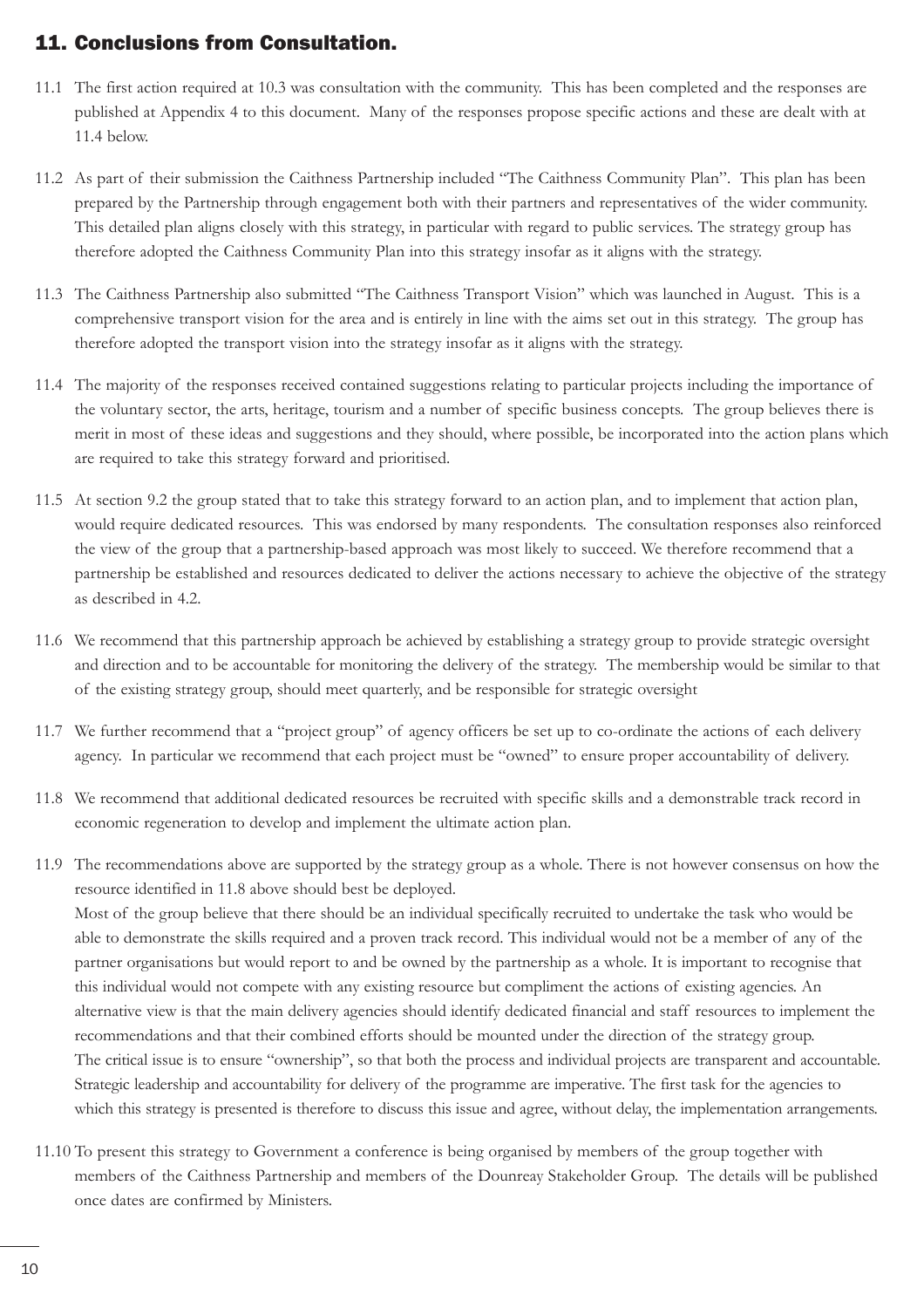# APPENDIX 1

Economic Development Strategy

Four key areas of activity have been identified by the socio-economic working group.

- Developing, or attracting to the area, new businesses using the skills and assets that exist in the area.
- Supporting and growing indigenous industries.
- $\bullet$  Making the most of Dounreay and its current skills and assets.
- Attracting public sector administration employment.

## **DEVELOPING A STRONG, SUSTAINABLE AND COMPETITIVE ECONOMY**

#### **AIM A Developing and Attracting New Business to the Area**

| Objective                                                                   | Focus                                                                                                                                                                                                              | <b>Key Partners</b>                                                   |
|-----------------------------------------------------------------------------|--------------------------------------------------------------------------------------------------------------------------------------------------------------------------------------------------------------------|-----------------------------------------------------------------------|
| Development of an Inward Investment<br>Action Plan                          | Build on information/opportunities identified within the baseline study to identify<br>target markets<br>Develop appropriate marketing tools<br>Closer liaison with SDI<br>Potential for dedicated project manager | CASE<br><b>SDI</b><br><b>HIE</b>                                      |
| Develop Business Infrastructure                                             | Development of commercial property on business parks in Wick, Thurso, Forss,<br>Dounreay and Janetstown.<br>Develop incubator units at key locations                                                               | CASE<br>Private Sector<br>HC planning                                 |
| Ensure Caithness makes the best possible use<br>of renewable energy.        | <b>Encourage Renewable Demonstration Schemes</b><br>Undertake appropriate research to support renewables development<br>Identify manufacturing opportunities using existing skills base                            | HC<br>NHC/UHI<br><b>UKAEA</b><br><b>OCA</b><br>Private Sector<br>CASE |
| Encourage businesses winning work on the<br>Dounreay site to locate in area | Provision of good quality business accommodation                                                                                                                                                                   | Private Sector<br>CASE<br>HC.<br><b>NDA</b>                           |

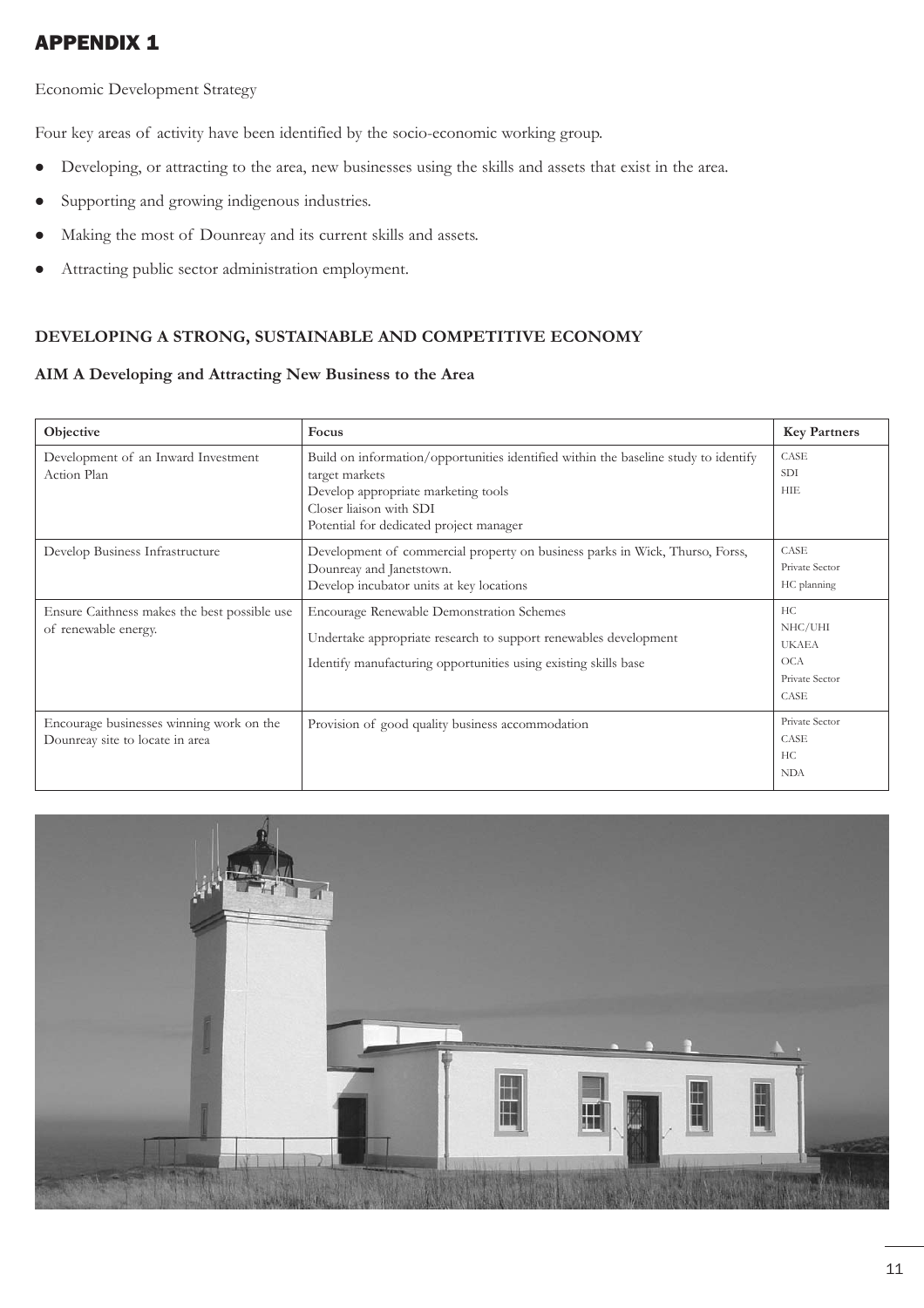## **DEVELOPING A STRONG, SUSTAINABLE AND COMPETITIVE ECONOMY**

## **AIM B Supporting and Growing Indigenous/Existing Businesses**

| Objective                                                                                                                          | Focus                                                                                                                                                                                               | <b>Key Partners</b>                                                                                                                                                                                                 |
|------------------------------------------------------------------------------------------------------------------------------------|-----------------------------------------------------------------------------------------------------------------------------------------------------------------------------------------------------|---------------------------------------------------------------------------------------------------------------------------------------------------------------------------------------------------------------------|
| Encourage existing businesses to diversify                                                                                         | Develop and promote opportunities/sectors identified by baseline study<br>Encourage R&D through targeted support and training<br>Identify training needs associated with diversification            | CASE<br>Private Sector<br>Training Providers                                                                                                                                                                        |
| Utilise skills and expertise of locally based<br>companies in other areas of UK and Europe                                         | Facilitate partnering/joint ventures with supply chain<br>Specific exporting workshops<br>Provision of quality information on opportunities                                                         | <b>UKAEA</b><br>Supply Chain<br>NDA<br>DTI<br>CASE                                                                                                                                                                  |
| Develop centres of excellence within the<br>regional science base and support<br>commercialisation of R & D.                       | Decommissioning and Environmental Remediation Centre (DERC)<br>Trials Training and Test Facility<br>Environmental Research Institute (ERI)<br>Renewable Energy<br>Encourage R&D in businesses       | $\rm NHC/UHI$<br>CASE<br><b>NDA</b><br>Supply Chain<br>Private Sector                                                                                                                                               |
| Strengthen the perception of Caithness as a<br>quality tourist destination and make the whole<br>tourism sector more professional. | Develop Archaeology/heritage based tourism<br>Develop cultural tourism<br>Develop Cruise Ship Market<br>Caithness Horizons Hub<br>Tourist Guide Scheme (Green Badge)<br>Promote Hospitality Assured | Visit Scotland<br>Caithness Tourism<br>Development Group<br>Scrabster Harbour Trust<br>Caithness<br>Archaeological Trust<br>CASVAG<br>North Highland<br>Tourism Operators'<br>Group<br>Caithness Arts<br>CASE<br>HС |
| Encourage effective business use of modern<br>communications technology.                                                           | Monitor Broadband Provision<br>Encourage Uptake of Broadband by business                                                                                                                            | CASE<br>Service providers<br>Private Sector                                                                                                                                                                         |
| Develop marketing programmes which<br>reinforce an image of excellence across all<br>sectors                                       | Develop Mey Selections<br>Promote Centres of Excellence<br>Build on Caithness Horizons<br>Town centre marketing for Wick and Thurso<br>Proactive marketing of business parks                        | North Highland<br>Initiative<br>Mey Selections<br>NHC/UHI<br>CASE<br>Local Traders' Groups<br>HC<br>HIE                                                                                                             |
| Identify and develop import substitution<br>programmes, based on better local use of<br>local products.                            | Develop extended Mey Selections range<br>Utilise local forestry products - wood chip, pellets<br>Develop local slaughter facility                                                                   | <b>SNH</b><br>North Highland<br>Initiative<br>CASE<br>Private Sector<br>HС<br>SAC                                                                                                                                   |
| Improve freight and business transport.                                                                                            | Improvements to A9<br>Develop services from Wick Airport<br>Develop rail services<br>Increased use of ports<br>Upgrading of bus fleet to complement tourism initiatives                             | Scottish Exec<br>Highland Rail Partnership<br>HС<br><b>HIAL</b><br>Scrabster Harbour Trust<br>Wick Harbour Trust<br>CASE<br>Private Sector                                                                          |
| Develop opportunities for young people                                                                                             | Further develop graduate placement programmes to encourage businesses to<br>employ graduates<br>Encourage entrepreneurship in schools                                                               | CASE<br>HC & NHC/UHI<br>Private Sector<br>Schools & PSYBT                                                                                                                                                           |
| Develop skills infrastructure                                                                                                      | Increase range (at all levels) of training and development available<br>in local area                                                                                                               | Training Providers<br>Sector Skills Councils                                                                                                                                                                        |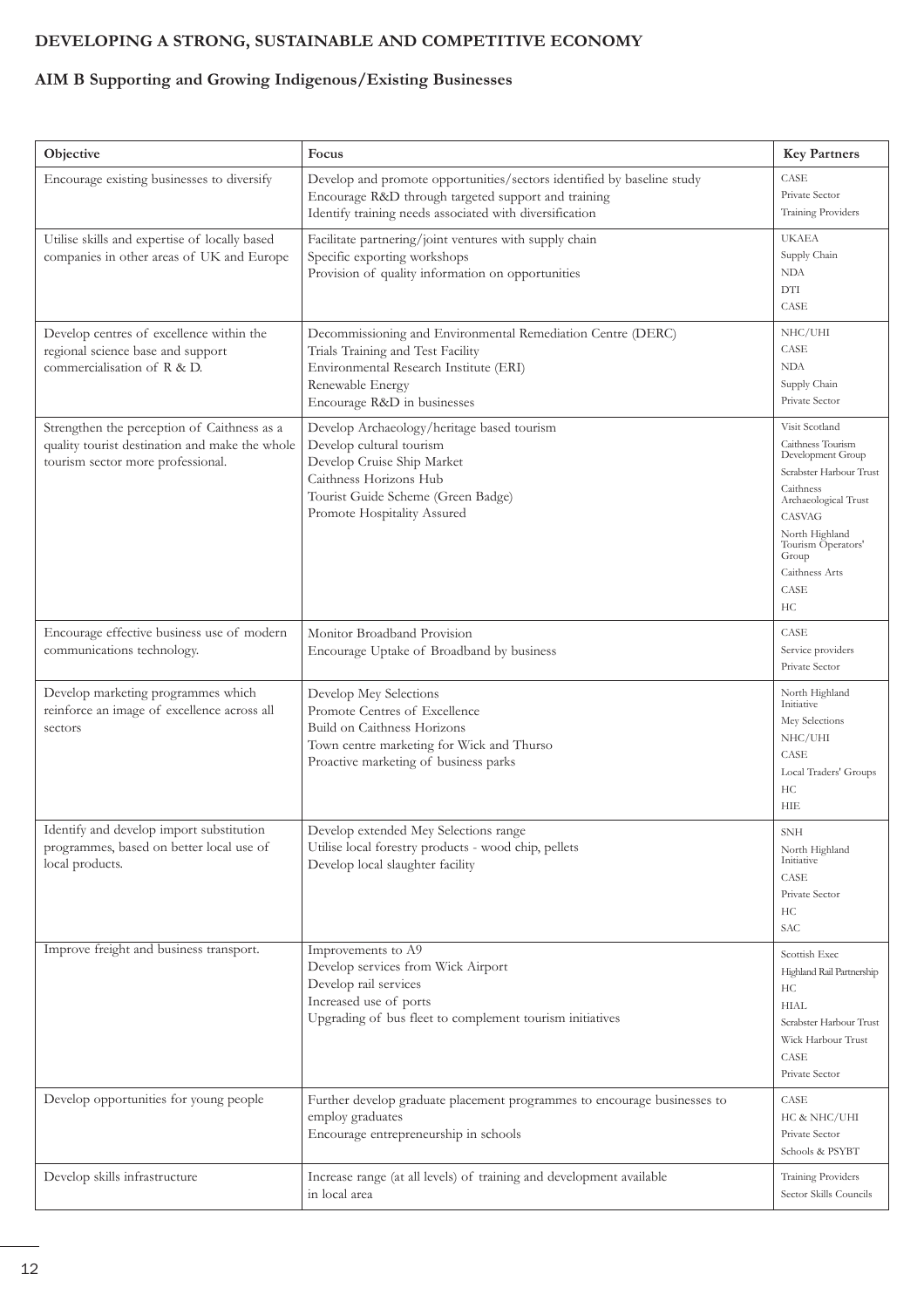# APPENDIX 1 (continued)

## **DEVELOPING A STRONG, SUSTAINABLE AND COMPETITIVE ECONOMY**

### **AIM C Making the most of Dounreay- its current skills and assets**

| Objective                                                                                                                        | Focus                                                                                                                                      | <b>Key Partners</b>                                                |
|----------------------------------------------------------------------------------------------------------------------------------|--------------------------------------------------------------------------------------------------------------------------------------------|--------------------------------------------------------------------|
| Increase number of business start-ups<br>amongst workforce linked with Dounreay site                                             | Development of entrepreneurial skills/business start up skills through targeted<br>training programmes<br>Provision of incubator units     | CASE<br>Training Providers<br><b>UKAEA</b><br>Private sector       |
| Encourage "Spin out" businesses from within<br>UKAEA/SLC/Tier 2 contractors both<br>supporting decommissioning and unrelated     | Ideas generation workshops with expert facilitation<br>Research and Development support<br>Potential for initial contracts from SLC/Tier 2 | CASE<br><b>UKAEA</b><br>Tier <sub>2s</sub><br><b>NDA</b>           |
| Consider restructuring of UKAEA/SLC to<br>facilitate attraction of "new" business to be<br>undertaken by specific business units | Identify appropriate support for UKAEA to undertake a business review                                                                      | <b>UKAEA</b><br><b>NDA</b>                                         |
| Addressing Skills gaps and shortages                                                                                             | Re-skilling programme for Dounreay workforce -particularly for construction sector                                                         | CASE<br><b>UKAEA</b><br>Sector Skills<br><b>Training Providers</b> |

## **DEVELOPING A STRONG, SUSTAINABLE AND COMPETITIVE ECONOMY**

## **AIM D Attracting Public Sector Employment**

| <b>Objective</b>                                                                    | Focus                                                                                                                                                                                                                 | <b>Key Partners</b>                                               |
|-------------------------------------------------------------------------------------|-----------------------------------------------------------------------------------------------------------------------------------------------------------------------------------------------------------------------|-------------------------------------------------------------------|
| Commit to the greater dispersal of public<br>sector jobs to Caithness & Sutherland. | Provision of suitable advance office accommodation<br>Greater partnership working to identify opportunities<br>Develop Skills Profile for marketing purposes                                                          | MP/MSP<br>CASE<br>HC Planning<br>Scottish Executive<br><b>FSS</b> |
| Targeted marketing at specific<br>departments/organisations                         | Develop Skills Profile for marketing purposes<br>Closer Liaison with Scottish Executive dispersal unit<br>Identify opportunities in SE England for back office functions from private sector<br>and local authorities | CASE<br>НC<br><b>FSS</b><br>MP/MSP                                |

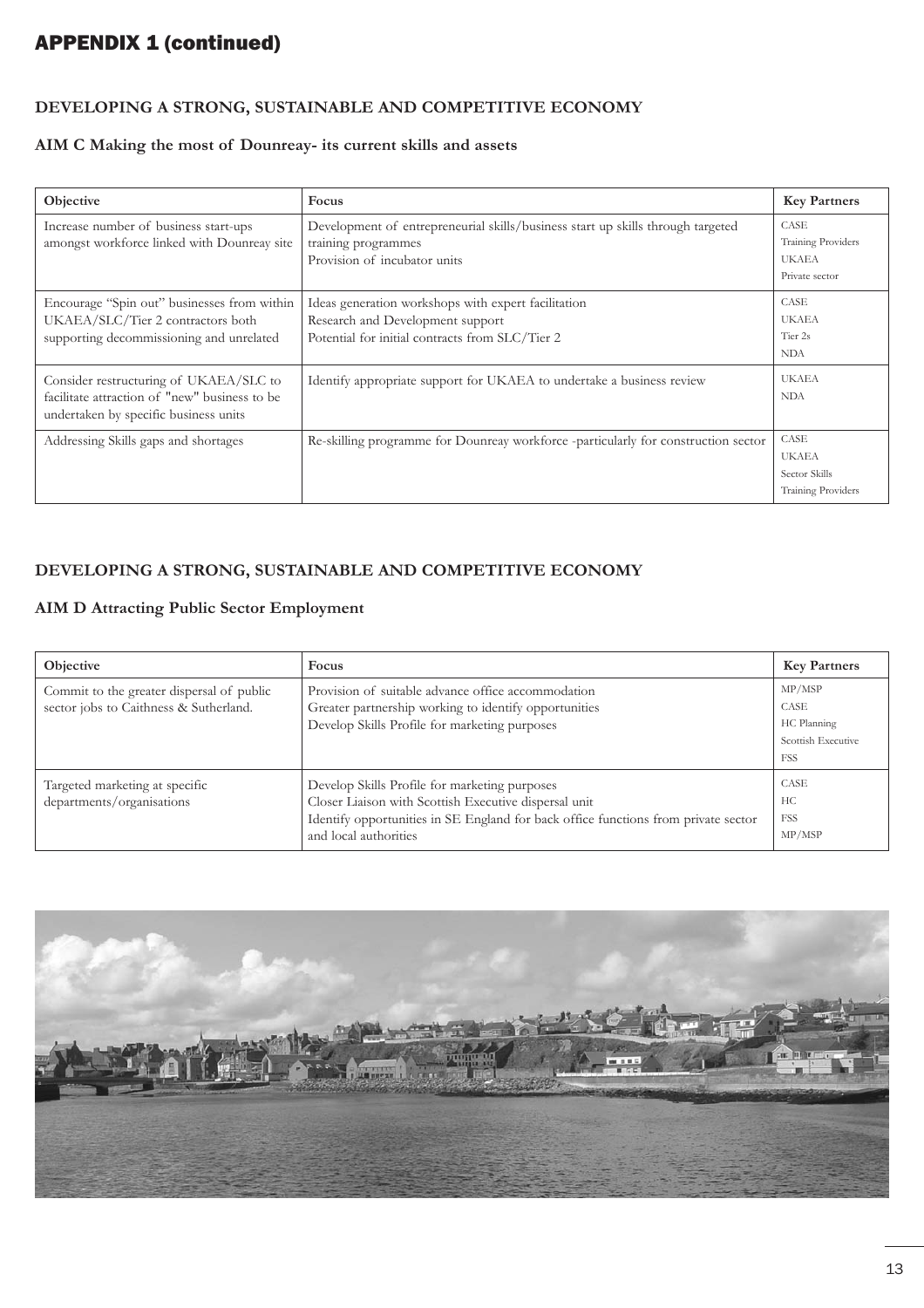# APPENDIX 2

## **The North Highland College - UHIMI**

North Highland College will assist in the development of skills for all four key areas of activity to support the economic development strategy:

- Supporting and growing indigenous industries.
- Developing, or attracting to the area, new businesses using the skills and assets that exist in the area.
- Making the most of Dounreay and its current skills and assets.
- Attracting public sector administration employment.

The retention of young people is vital to the future economy and social wellbeing of Caithness. New programmes are under development and existing programmes will be extended to maximise the opportunities to remain in the area and to attract 'in migration' of talented young people from elsewhere in the UK and Europe.

In addition, it is recognised that many of those already employed in work associated with Dounreay will seek retraining opportunities as the decommissioning of the site proceeds. New programmes and a flexible delivery approach will address their needs.

The College, will thus play a key role in the provision of training which reflects the needs of a knowledge based, high value economy for Caithness, post Dounreay, taking full advantage of the opportunities afforded by the new University of the Highlands and Islands, expected in 2007.

In so doing, the College will further strengthen its position as a major employer of talented individuals itself.

#### **School/College Partnerships**

The North Highland College is already engaged in a close working relationship with schools within the area and other agencies to promote courses in areas of immediate and future skills shortages. The "Skills for Work" programmes will be extended to address both areas of shortage and opportunity in particular in the following areas:-

- Engineering, Science & Construction to support the Nuclear decommissioning programme and address the current national shortage in these fields.
- Specialist construction skills for the repair and maintenance of vernacular buildings, e.g. farm buildings to support the North Highland Initiative, making Caithness more attractive for high quality tourism.
- z Hospitality, Hairdressing & beauty therapy to further support the development of high quality tourism for the area.
- Healthcare, particularly childcare and care for the elderly.
- IT training at all levels, application, software development, modelling, etc.
- Support for the arts, particularly drama, in conjunction with the schools and Grey Coast Theatre Company.
- Training for the retail sector, both small and major retail chains.

The Environmental Research Institute (ERI) and Decommissioning & Environmental Remediation Centre (DERC) will continue to offer Nuffield scholarships for local 5th and 6th year pupils, giving them an insight into the possibilities and role which research and development can play in the development of the Caithness economy before they enter employment or leave for university.

The College will work with the NDA, schools and contractors to introduce a "Young Apprenticeship" scheme whereby school pupils are given the opportunity to both develop their science and engineering skills, and gain an appreciation of working in these areas where there is currently a major national shortage of skills. Entrepreneurship training will be a common theme throughout all College programmes. A young engineer and scientist club will be established.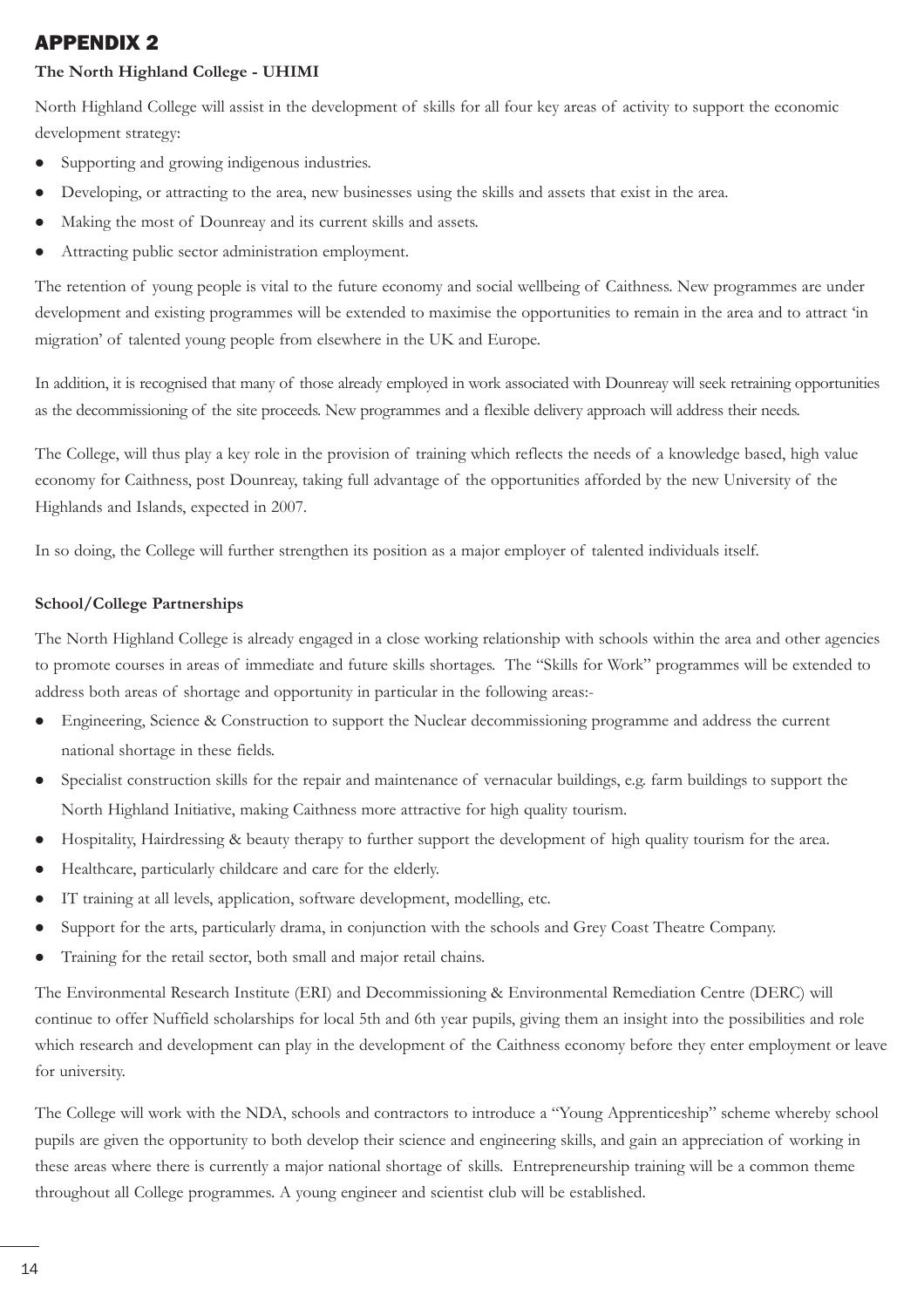#### **Support for Partnership Initiatives**

The College will continue to work with a variety of partners through the Caithness Partnership and provide help to organisations such as Ormlie Community Association and Pulteneytown Peoples' Project.

#### **Further & Higher Education Opportunities**

As a key partner in the development of UHI, which is expected to achieve University Title in 2007, the College will extend both its further and higher educational programmes to ensure that as many young people and mature adult returners as possible can remain within the county and develop their career possibilities to the full.

The College will extend its curriculum portfolio specifically to address the skills needs for the energy sector in general, including new build, decommissioning requirements and emerging areas such as the exploitation of renewables where we believe Caithness has significant future opportunities. In consultation with the NDA, it is proposed that NHC becomes a delivery arm of the National Nuclear Skills Academy for Scotland. The new facilities, workshop and equipment will support all engineering, science and construction programmes, including the young engineer/scientist clubs.

More focused retail training will be provided for both small and large retailers.

To support the needs of small businesses, many of which are expected to be spin-offs from the decommissioning programme, the College will provide a full range of management and professional study programmes. In addition, other curriculum areas which will support the social needs of the area as well as providing significant career opportunities will be available, for example:-

- The Arts especially Drama.
- Health & Childcare etc.
- Equestrianism, Vet Nursing, and River Ghillie training, etc., to support high quality tourism.

To assist with 'in migration' the College will provide language and cultural development programmes to assist 'in migrants'.

#### **Graduate Placement Scheme**

To encourage local industry/business to employ and retain local graduates the College will work with CASE to further increase the number of graduate placement opportunities.

## **Research Opportunities**

Expansion of the work of all 3 of the NHC Research Centres, the ERI, DERC and Centre for Highland History, taking advantage of the European and International partnerships will provide the following:

- Continuing Professional Development opportunities such as the postgraduate Certificate, Diploma and Masters programmes for Decommissioning, Radiation Protection, Environmental Remediation.
- Consultancy and research services to support business development in Caithness.
- Research degrees available to both full time and part time students in the Environmental Sciences, Decommissioning, Renewables, History and Heritage related studies.
- The Centre for Highland History based at the Dornoch campus will provide educational programmes and research for a heritage/history high quality tourism product.
- Research services the ERI is currently expanding, through the creation of 9 additional research posts to assist the achievement of the highest academic research grading in 2008. This will attract additional core grant funding and commercial income into Caithness and establish UHI as a lead University in this field.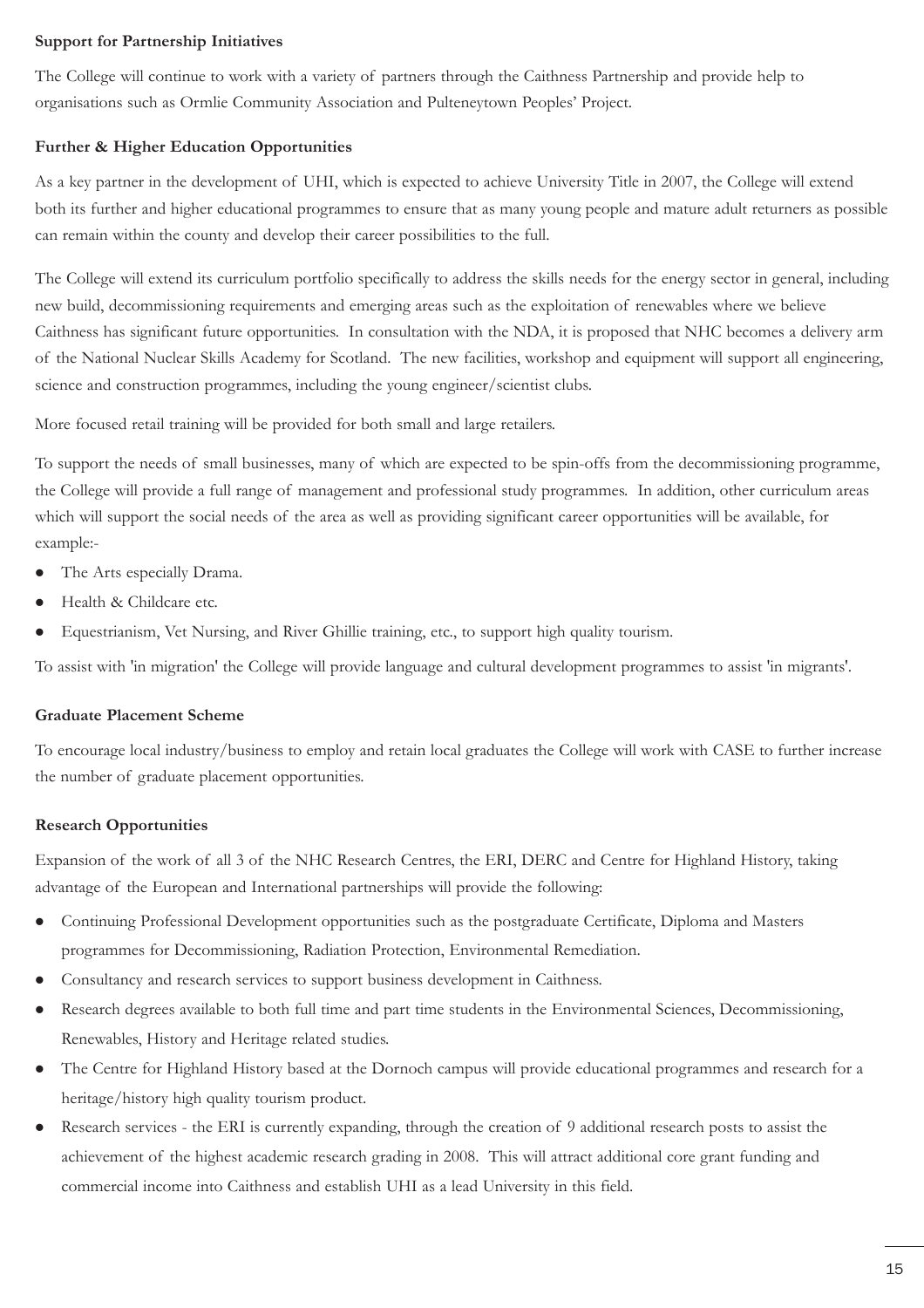#### **Renewables Development for the Highlands & Islands**

The college will assist the UHI partners by leading research and development programmes which directly address the Scottish Executive's renewables targets, but which create employment opportunities for Caithness, reduce energy costs and address fuel poverty issues.

We intend that these programmes will include, subject to planning and grant funding, all of the following key areas essential for the development of renewable sources of energy within Caithness.

- Marine Tidal Stream Power, harnessing the power of the Pentland Firth
- Biomass, R&D including the identification of new crops suitable for Caithness
- Energy Storage Issues
- Small Scale renewables development appropriate for remote communities.

#### **National Nuclear Archive**

Working with CASE, UKAEA and the NDA, the College is promoting Caithness as the Scottish Centre for the National Nuclear Archive.

## APPENDIX 3

#### **Table 1: Caithness - population by age 2001:**

| Age Band     | Population |
|--------------|------------|
| $0 - 4$      | 1,330      |
| $5 - 19$     | 4,888      |
| $20 - 44$    | 8,187      |
| $45 - 64$    | 6,620      |
| $65 - 84$    | 3,797      |
| $85+$        | 403        |
| <b>TOTAL</b> | 25,195     |

*Source: GROS* 

Population has declined in recent decades and current projections indicate a further decline over the next 15 years.

In contrast to some other peripheral areas in the Highlands and Islands, Caithness has a reasonably diverse economic base. For example manufacturing accounts for over 25% of employment in the area, which is a greater proportion than in the Highlands as a whole. The table below shows employment by sector in the Caithness area.

**Table 2: Employment in Caithness area by sector:**

| Sector                                      | <b>Employees</b>         |
|---------------------------------------------|--------------------------|
| Agriculture and Fishing                     | 65                       |
| Energy and Water                            | $\overline{\phantom{a}}$ |
| Manufacturing                               | 2,809                    |
| Construction                                | 462                      |
| Distribution, Hotels and Restaurants        | 2,323                    |
| Transport and Communications                | 375                      |
| Banking, Finance and Insurance              | 1,639                    |
| Public Administration, Education and Health | 3,085                    |
| Other services                              | 376                      |
| <b>TOTAL</b>                                | 11,134                   |

*Source: NOMIS (2004) (Figures for Energy and Water have been withheld to protect confidentiality)*